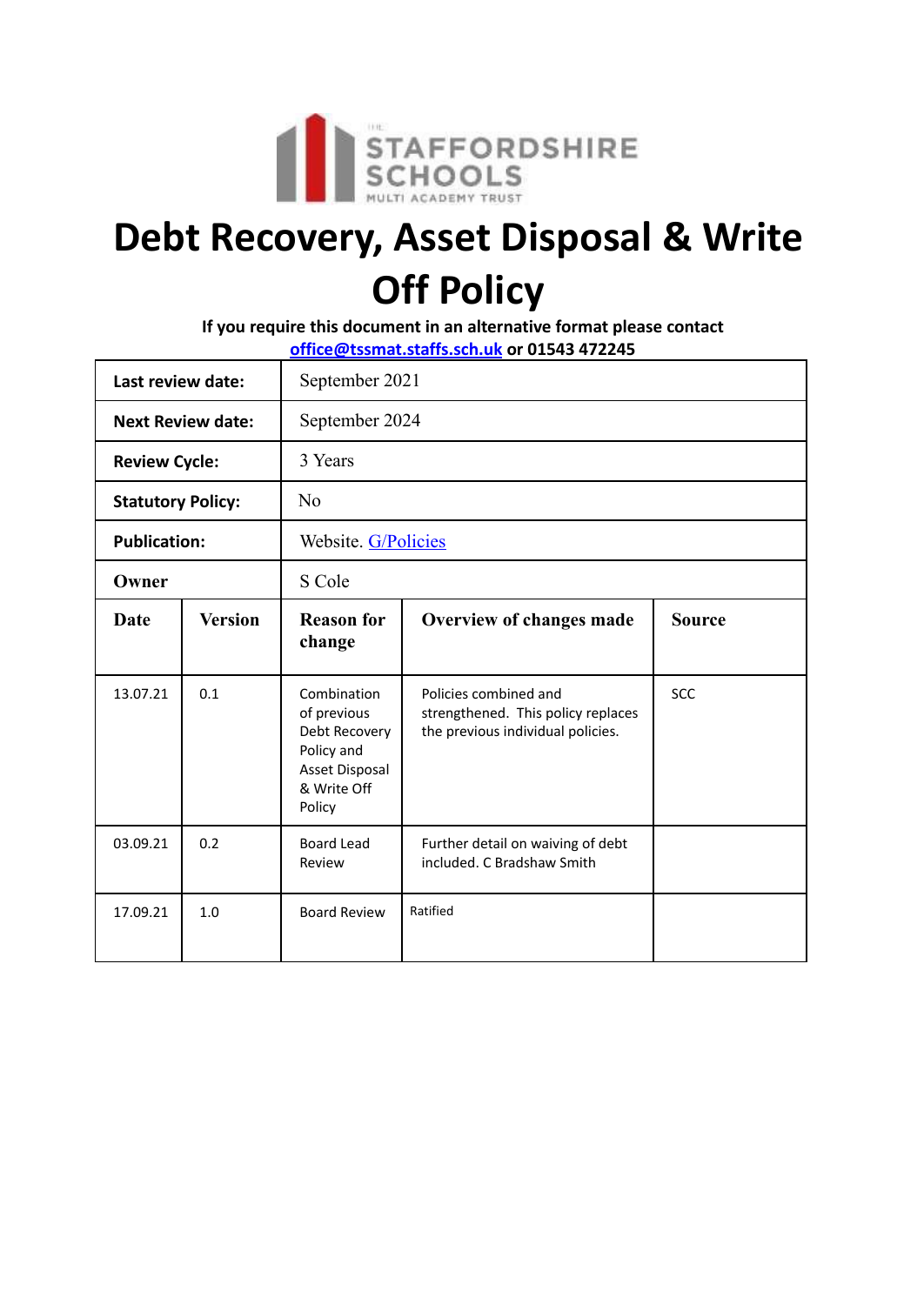## **Debt Recovery, Asset Disposal & Write Off Policy & Procedures**

The Board of Directors has a duty to ensure that The Staffordshire Schools Multi Academy Trust receives all the money it is owed and property it owns. This policy has been created to ensure the appropriate procedures are in place to deal with the recovery of debts and assets, and the write off and disposal of assets. It encompasses all debts owed to the Trust including, but not limited to, payments for goods, services, Trust trips, and Trust meal payments.

Parents should be made aware of, and given access to this policy. It will be included on the Trust's website and made available to view at the Trust on request.

### **Debt & Asset Recovery**

## **1. The Principles**

1.1. A full record will be kept of debts owed to the Trust for 7 years. This will include all letters requesting money, reminders and invoices.

1.2. A full record will be kept of assets owed to the Trust for 7 years. This will include all letters and reminders requesting return of the assets.

1.3. The Trust will not write off any debts owed by the local authority (LA).

1.4. The Trust may consider initiating legal action to recover debts or assets.

#### **2. Roles and responsibilities**

2.1. The CEO and Trust administrators will ensure that:

- Letters requesting money are accurately recorded and those records maintained.
- Evidence of the steps taken by the Trust in pursuance of debt or the recovery of assets are recorded, including dates and times of both letters and phone calls.
- A final reminder is sent by recorded delivery to the debtor after 3 months.
- Family cases will be judged fairly and according to the circumstances of the family involved.
- The privacy of the family involved will be respected and they will only be made known to those who need to know.
- The level of outstanding debt can be determined at any time.

2.2. The Board of Directors: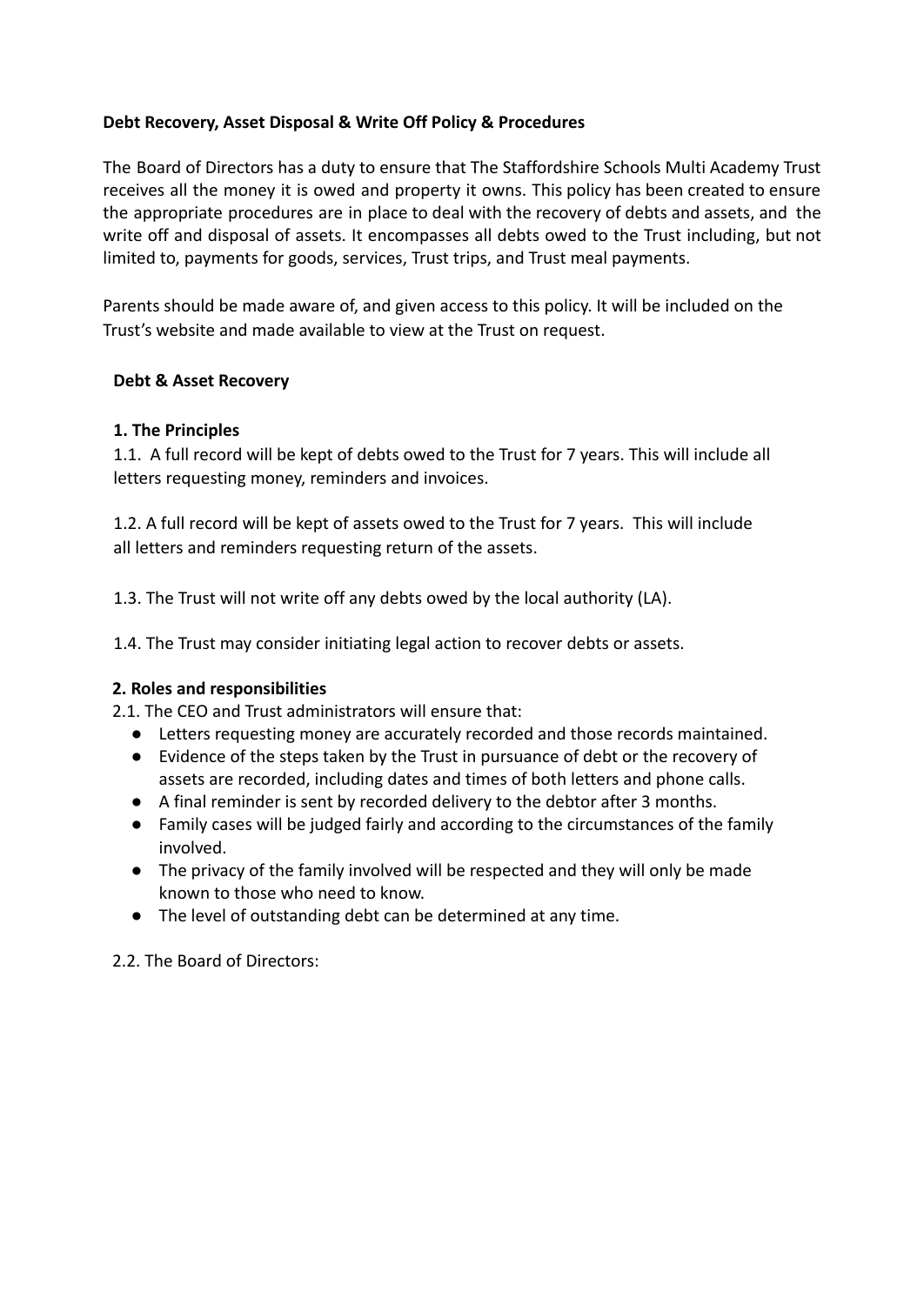- Will prescribe and regularly review the arrangements for debt or asset recovery.
- Must approve any legal action taken.
- Record approved actions in the minutes of the relevant meeting.
- Will adhere to the privacy arrangements.
- May delegate its responsibilities under this policy to the Finance Manager.

## **3. The Process for Pursuing Debts or Assets**

3.1. Informal reminder: The debtor will be informally reminded, in person, or by telephone, or text, or email, that they owe money to the Trust, or that they are required to return an asset loaned to them by the Trust.

3.2. First reminder letter: If the debt is yet to be paid or the asset yet to be returned two weeks after an informal reminder, a formal letter will be sent to the debtor.

3.3. Second reminder letter: If the debt is yet to be paid or the asset yet to be returned two weeks after a first formal reminder, a second formal letter will be sent to the debtor.

These letters allow the debtor every opportunity to settle their debt and ensure the Trust can prove all reasonable steps have been taken to recover the debt should the issue proceed further.

3.4. Final reminder letter: If no response is received 3 months after the second reminder, the Trust will send a letter to the debtor advising them that they will be referring the matter to the local authority/LDB to consider legal action.

This letter will be sent by recorded delivery to ensure the debtor has had every chance to respond.

At this point, at the discretion of the Board of Directors, the debtor may be advised that they will have to pay in advance for certain services in the future.

3.5. Possible legal action: At this juncture, the appropriate body will decide whether to take legal action against the debtor.